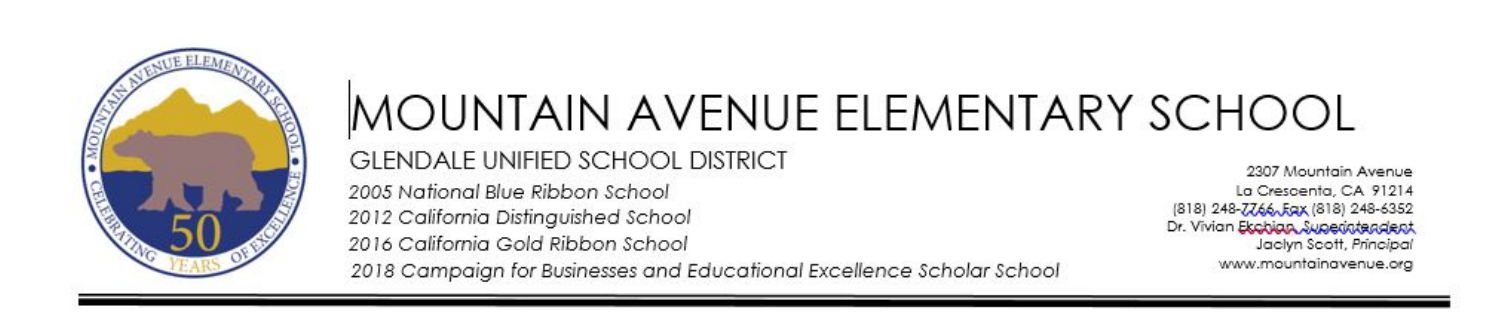# Mountain Avenue Elementary School Thursday Update

January 9, 2020



[Click here to access all flyers through the Peachjar website](https://app.peachjar.com/flyers/all/schools/55122)

Thursday, January 9 | After School Clubs 2:15 PM- 3:15 PM LANGO Spanish, Rm 2213 2:40 PM- 3:40 PM Chess Nuts, Lunch Shelter 2:35 PM- 3:35 PM- Parker Anderson: Anime, Cartooning & Comic Creation!, Rm 8202 2:45 PM Missoula Rehearsals, Auditorium Friday, January 10 Recycling Friday 8:30 AM Flag Ceremony After School Clubs 2:45 PM Missoula Rehearsals, Auditorium Saturday, January 11 1:30 PM Missoula Performance - Johnny Appleseed @ Rosemont Middle School Monday, January 13 **Mrs. Stephan's Class- morning car line help January 13 - January 24 After School Clubs** Let's Make Art w/ Vicky Rees, Rm 8201 2:30 PM Davidian-Mariamian, Art Studio 6:00 PM LCAP Town Hall Meeting, Board Room (GUSD) School Safety Tuesday, January 14 | After School Clubs 2:20 PM - 3:20 PM Let's Make Art! with Vicky Rees, Rm 8202 3:00 PM Student Council Meeting, Mrs. Stephan's Room 4:30 PM GUSD Board Meeting Wednesday, January 15 2:45 PM Kinder Preview, Auditorium **After School Clubs** 2:30 PM Davidian-Mariamian Armenian Class, Auditorium 2:40 PM - 3:45 PM Math Team, Rm 8203 6:30 PM M.A.C.K Board Meeting, Auditorium Thursday, January 16 Progress Reports Go Home PTA Teacher Coffee - 4th Grade After School Clubs 2:20 PM LANGO Spanish, Science Lab 2:35 PM Parker-Anderson: Anime, Cartooning, & Comic Creation!, Rm 8202 2:40 Chess Nuts, Lunch Shelter Friday, January 17 8:30 AM Flag Ceremony 9:00 AM PTA EBoard Meeting **After School Clubs** 2:45 PM GS Troop #1841, Science Lab Upcoming Events | January 20 - 24 Yellow Ribbon Week January 20 - Martin Luther King, Jr. Day , No School

Happy New Year! We hope that you had a wonderful winter break! May 2020 be a fabulous year for you and your family. Here are some upcoming District events that you can be a part of!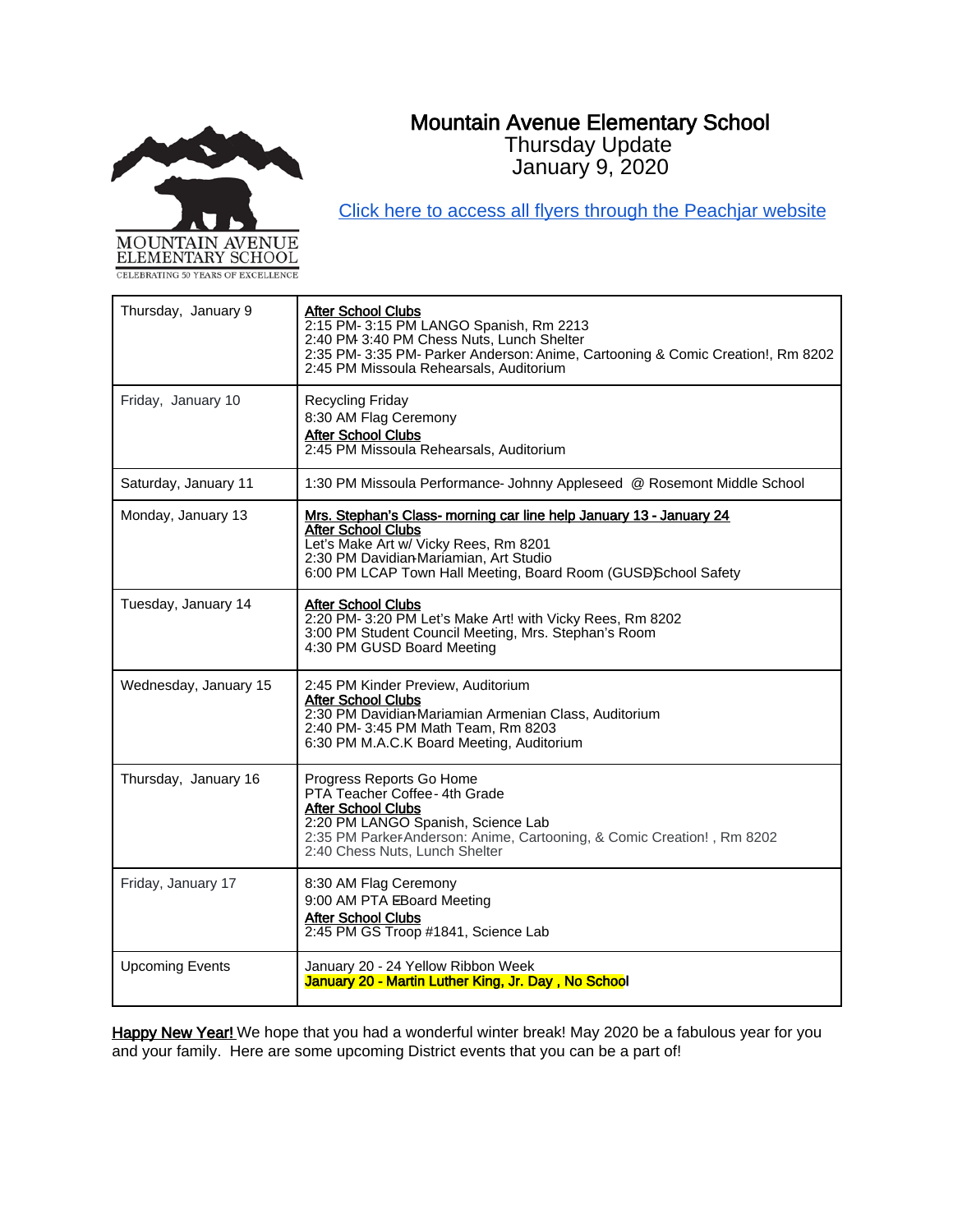#### Local Control Accountability Plan (LCAP) Meeting January 13 Topic: School Safety/ Social Emotional Learning

LCAP Flyer[: Armenian](https://www.gusd.net/cms/lib/CA01000648/Centricity/Domain/117/Arm-Town%20Hall%20Meeting%202019-20%20Flyer_updated%2008-07.pdf) [| Korean](https://www.gusd.net/cms/lib/CA01000648/Centricity/Domain/117/Kor-Town%20Hall%20Meeting%202019-20%20Flyer.pdf) | Spanish

Please join us this Monday, January 13, at our next Glendale Unified LCAP Town Hall meeting to learn more about our district, share your feedback, and engage with GUSD schools. The January meeting will focus on school safety and social emotional learning, and will include a presentation of our fall 2019 Panorama Student Survey results. LCAP Town Hall Meeting Date: Monday, January 13 Time: 6:007:00 p.m.

Location: GUSD Administration Center Boardroom Address: 223 N. Jackson Street, Glendale CA 91206 Light snacks, translation, and childcare provided. Watch LCAP meetings live at Facebook.com/GlendaleUSD

## Restorative Practices Parent Forum

Come join us to hear how restorative circles are making a difference in Glendale schools! Workshops presented by Karen Junker, a certified IIRP trainer. Thursday, January 16, 2020 8:30 am - 12:00 pm Glendale Unified School District 223 North Jackson St., Room 103 Glendale, CA 91206

# Glendale Unified Student Voice Panel January 21

Join the Board of Education for our next Student Voice Panel and learn about the issues most important to Glendale Unified students. This Special Board Meeting will feature a student-led panel discussion with students from Clark Magnet, Crescenta Valley, Daily, Glendale, and Hoover High Schools. Student Voice Panel Tuesday, January 21, 5:30-7:30 p.m. Glendale High School 1440 E. Broadway, Glendale, CA 91205

Consider Roosevelt Middle School for your Child! Did you know that Glendale Unified's Roosevelt Middle School is a STEAM magnet school? They have phenomenal programs specialized to prepare students for the 21st Century in all areas of STEAM. All families are encouraged to come and learn more on January 23, 2020 in the Mountain Avenue Auditorium at 6:00pm. D. Bruich, the principal, will be presenting the awesome options available to students. [Here is the flyer with more information.](https://www.gusd.net/cms/lib/CA01000648/Centricity/ModuleInstance/9125/Roosevelt%20Roadshow%20Flyer%20Mountain%20Ave.pdf)

## Kindergarten Preview

It's time to get ready for Transitional Kindergarten and Kindergarten for the 2020 - 2021 school year. All prospective families are invited to attend a preview of our great TK and K programs on Wednesday, January 15th at 2:45pm. Families will be able to visit classrooms and tour campus. Share with family, friends, and neighbors of TK/K age students. [Here is the link with more information!](https://www.gusd.net/cms/lib/CA01000648/Centricity/ModuleInstance/9125/COLOR%20Kinder%20preview%20flyer%202020.pdf)

## School Lunch Balances

It has come to our attention that we have a number of students who owe money for food they have eaten in the cafeteria. Please check your balances and pay them as soon as possible. At this time, our lunch debt is about \$300 with the District. Thanks for taking care of this!









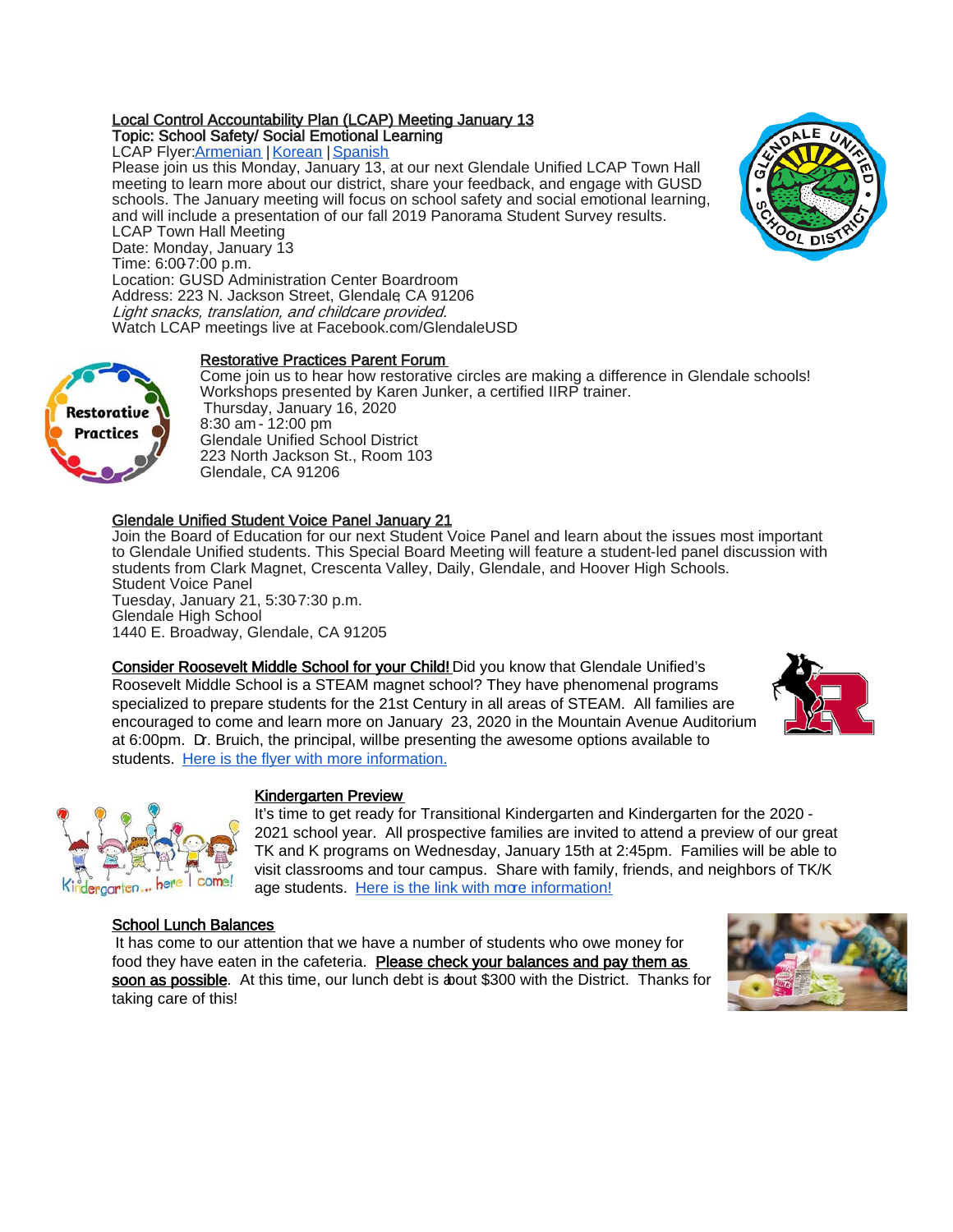

Join us Saturday, January 11th at 1:30 for a great student performance of Johnny Appleseed! The performance is at Rosemont Middle School. Admission is FREE!

## Recycling Fridays

Our monthly Recycling Day is TOMORROW, January 10th. Bring in your aluminum cans and plastic bottles (with CRV only, please) between 7:30 and 8:30 AM by the bridge on the school side. Please empty all liquids before dropping off, and please no glass. All proceeds benefit the Class of 2020. THANK YOU!





## Art Docent Program

The Art Docent Program Needs You! Be involved in your child's class by volunteering to teach art lessons this year! Sponsored by PTA and MACK, the Art Docent program provides art instruction, materials, and art print examples to teach students about artists, art elements, and different art techniques. This is the main Art Program at our school and we need volunteers to help teach lessons. No artistic ability necessary! To volunteer to teach, contact Kathryn Rowley at kathrynhrowley@gmail.com . Thank you!

## 6th Grade Paper Roller Coaster Challenge

6th Graders, it's time for the great Paper Roller Coaster Engineering Challenge Build! Come to Mrs. Hall's classroom on Friday, Jan. 17th during the morning recess to find out more. Remember to bring your signed parent permission slip from your Thursday folder, or print the roller coaster permissions form from Peachjar. Sixth grade students can form teams of 2-4 students to build roller coasters out of cardstock paper during morning recess at the lunch tables from Jan. 21st -Jan. 30th. Students will race the paper roller coasters during morning recess on Friday, January 31st on Science Fair day to see which roller coaster keeps a marble rolling the longest to win a prize for the "longest ride"!

## Science Fair

The Science Fun Fair is coming up! All grades TK-6th are welcome to submit a science project in 6 different categories, Experimental, Research, Engineering/Technology, Collection, Model, and Demonstration. There is no judging, and everyone who enters receives a ribbon/certificate. Deadline to turn in entry form is Friday, January 17th. See PeachJar for entry forms as well as signup using the weblink:

[https://www.signupgenius.com/go/5080a45a4ae23a4f94](https://www.signupgenius.com/go/5080a45a4ae23a4f94-science1) -science1. For more information, see the handouts in the office. Projects are due in the auditorium on Thursday, January 30th, and the Science Fun Fair is on Friday, January 31st. Free poster boards will be delivered to classrooms, if needed, once the student entry form is received. Sixth grade students may also do a team paper roller coaster building



project--see Thursday folder for more information. Our theme this year is 'Light the Path to Discovery" and we will have the Kidspace Discovery Dome mobile planetarium show for students to have an immersive experience exploring the universe on Family Night, which is from 4:307 p.m. on Friday, January 31st. Contact Jackie Bodnar at jackiebodnar@gmail.com or Meena Arunachalam at mail2meena@yahoo.com with any questions.



## ED100

Mountain Avenue PTA is partnering with **Ed100.org** this year to learn more about California's education system. We already have a parent that has GRADUATED the program! How many parents can we graduate this year??? The Check it out[: www.ed100.org](http://www.ed100.org/) (Be sure to log in and select our school to increase our chances in a drawing!).

## Yearbook Club

Do you have photos you want to share with the Yearbook Club? Here is the link: <https://uploads.picaboo.com/8621381>\_Using this link, your photos will automatically appear in our yearbook editing platform! Thank you for sharing! *Disclaimer: With so* many submissions, there is no guarantee that your uploaded photo will be used in the yearboo*k*

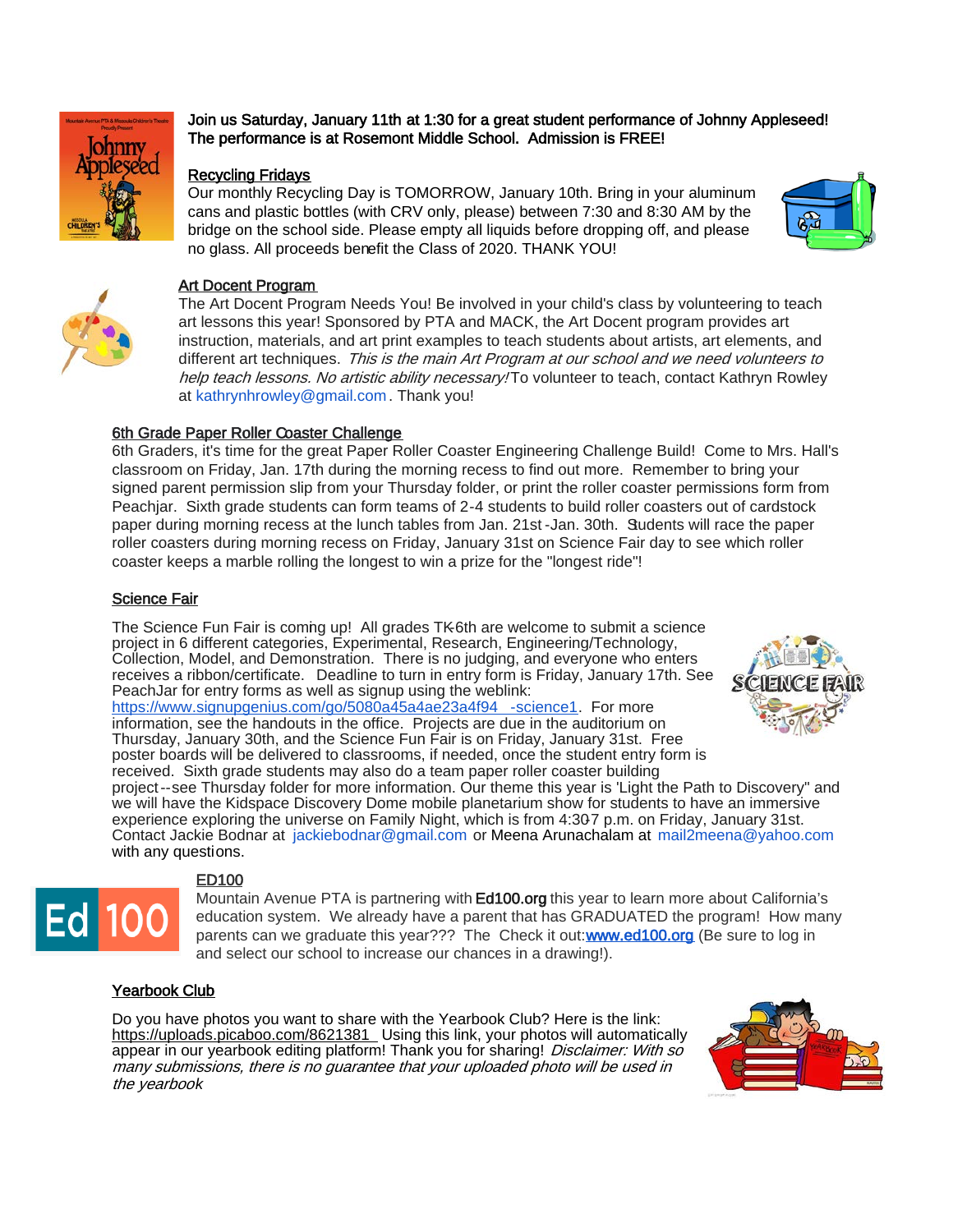

## SHOP with Amazon

Don't forget that every time you shop with Amazon, a percent of your purchase comes to Mountain Avenue's 6th grade! How does it work? Make sure you click the link BEFORE going to the website. The link is also available on the Mountain Avenue Website. Thank you for your support!

[https://www.amazon.com/?\\_encoding=UTF8&tag=mountavenuele](https://www.amazon.com/?_encoding=UTF8&tag=mountavenuele-20&linkCode=ur2&camp=1789&creative=9325) -<br>20&linkCode=ur2&camp=1789&creative=9325

# Peachjar (Flyers)

There's an easier way to view flyers! Here is the link for Peachjar, where you would be able to view all the flyers that has to do with School and everything in between! Please start referring to this wonderful site for all of the flyers! Peachjar Flyers





**PBIS**<br>Mountain Avenue participates in PBIS, which stands for Positive Behavior Interventions and Supports. Our Statement of Purpose is... We are a school community that champions diversity and creativity within a kind, safe, responsible and respectful environment. All Mountain Avenue **B.E.A.R.S**are expected to: Be Kind **Encouraging Accept Responsibility** 

Respect Others and be Safe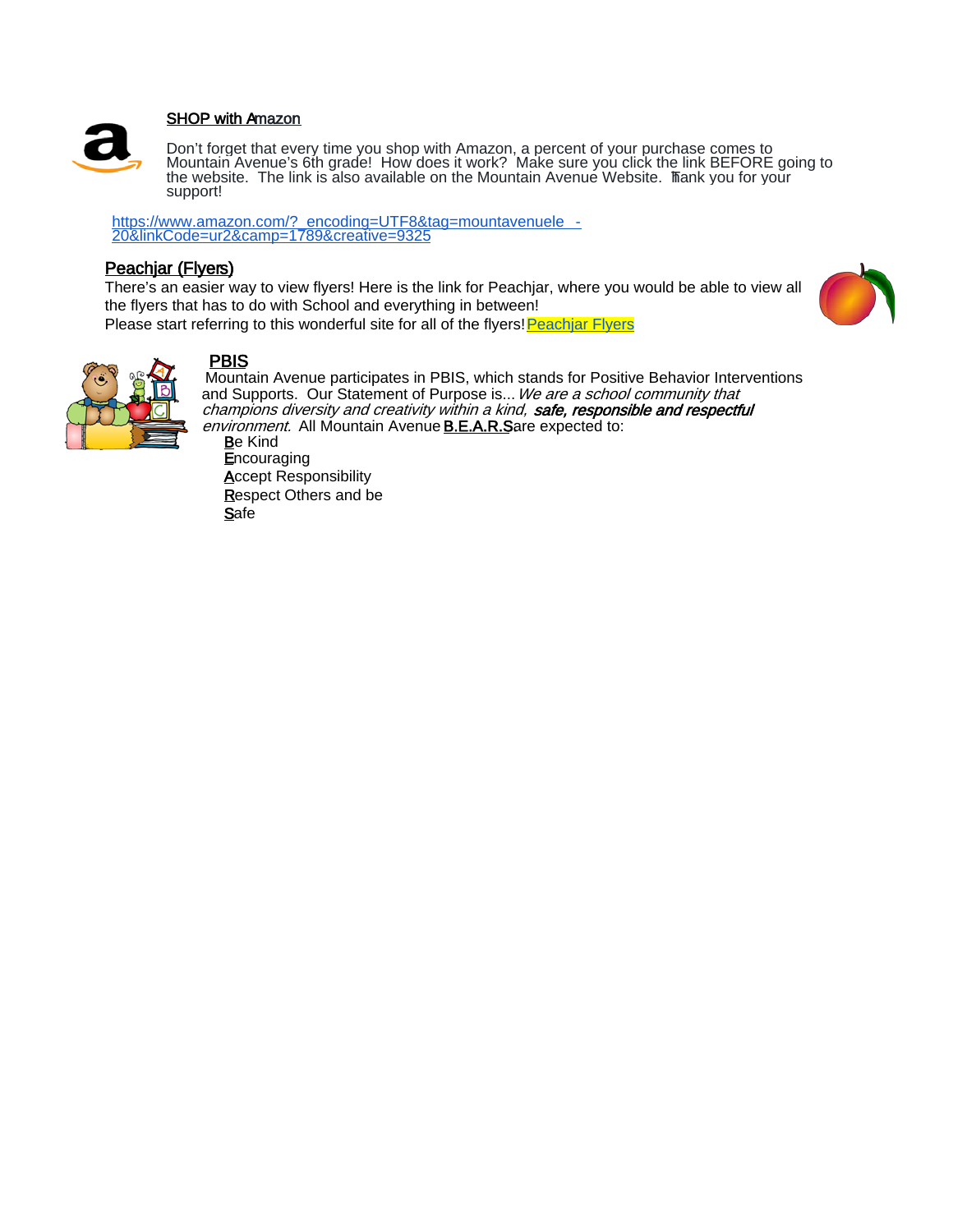# **Mountain Avenue Elementary School** Thursday Update

January 9, 2020



피치자 웹싸이트 [\(Peachjar website\)](https://app.peachjar.com/flyers/all/schools/55122) 를 통해 전단지를 보시려면 여기를 클릭

[하십시요](https://app.peachjar.com/flyers/all/schools/55122).

| 목요일, January 9  | 방과후 클럽 (After School Clubs)<br>2:15 PM - 3:15 PM LANGO 스페니쉬 (Spanish), Rm 2213<br>2:40 PM - 3:40 PM 체스넛츠 (Chess Nuts), 런치쉘터 (Lunch Shelter)<br>2:35 PM - 3:35 PM 파커 앤더슨 (Parker-Anderson) Anime, Cartooning, & Comic<br>Creation!, Rm 8202<br>2:45 PM 미졸라 (Missoula) 리허설 (Rehearsals), 오디토리엄 |
|-----------------|----------------------------------------------------------------------------------------------------------------------------------------------------------------------------------------------------------------------------------------------------------------------------------------------|
| 금요일, January 10 | 리싸이클링 (Recycling Friday)<br>8:30 AM 아침조회 (Flag Ceremony)<br>방과후 클럽 (After School Clubs)<br>2:45 PM 미졸라 (Missoula) 리허설 (Rehearsals), 오디토리엄                                                                                                                                                    |
| 토요일, January 11 | 1:30 PM 미졸라 (Missoula) 공연 - Johnny Appleseed @ Rosemont Middle School                                                                                                                                                                                                                        |
| 월요일, January 13 | Mrs. Stephan 클래스 – 아침 카라인 봉사 (morning car line help) January 13 – 24<br>방과후 클럽 (After School Clubs)<br>렛츠 메잌 아트 (Let's Make Art! with Vicky Rees), Rm 8201<br>2:30 PM Davidian-Mariamian, 아트 스튜디오 (Art Studio)<br>6:00 PM LCAP 타운홀 미팅 (Town Hall Meeting), 교육구 Board Room (GUSD) – 학교<br>안전  |
| 화요일, January 14 | 방과후 클럽 (After School Clubs)<br>2:20 PM - 3:20 PM 렛츠 메잌 아트 (Let's Make Art! with Vicky Rees), Rm 8202<br>3:00 PM 학생회 (Student Council) 미팅, Mrs. Stephan 클래스<br>4:30 PM GUSD 보드 미팅 (Board Meeting)                                                                                             |
| 수요일, January 15 | 2:45 PM Kinder Preview, 오디토리엄<br>방과후 클럽 (After School Clubs)<br>2:30 PM Davidian-Mariamian 알메니안 클래스, 오디토리엄<br>2:40 PM - 3:45 PM 매쓰 팀 (Math Team), Rm 8203<br>6:30 PM M.A.C.K 보드 미팅 (Board Meeting), 오디토리엄                                                                                    |
| 목요일, January 16 | 중간 성취 보고서 (Progress Reports) 발송<br>PTA 선생님 대접 (Teacher Coffee) - 4 학년 담당<br>방과후 클럽 (After School Clubs)<br>2:15 PM LANGO 스페니쉬 (Spanish), 싸이언스 랩<br>2:35 PM 파커 앤더슨 (Parker-Anderson) Anime, Cartooning, & Comic Creation!, Rm<br>8202                                                         |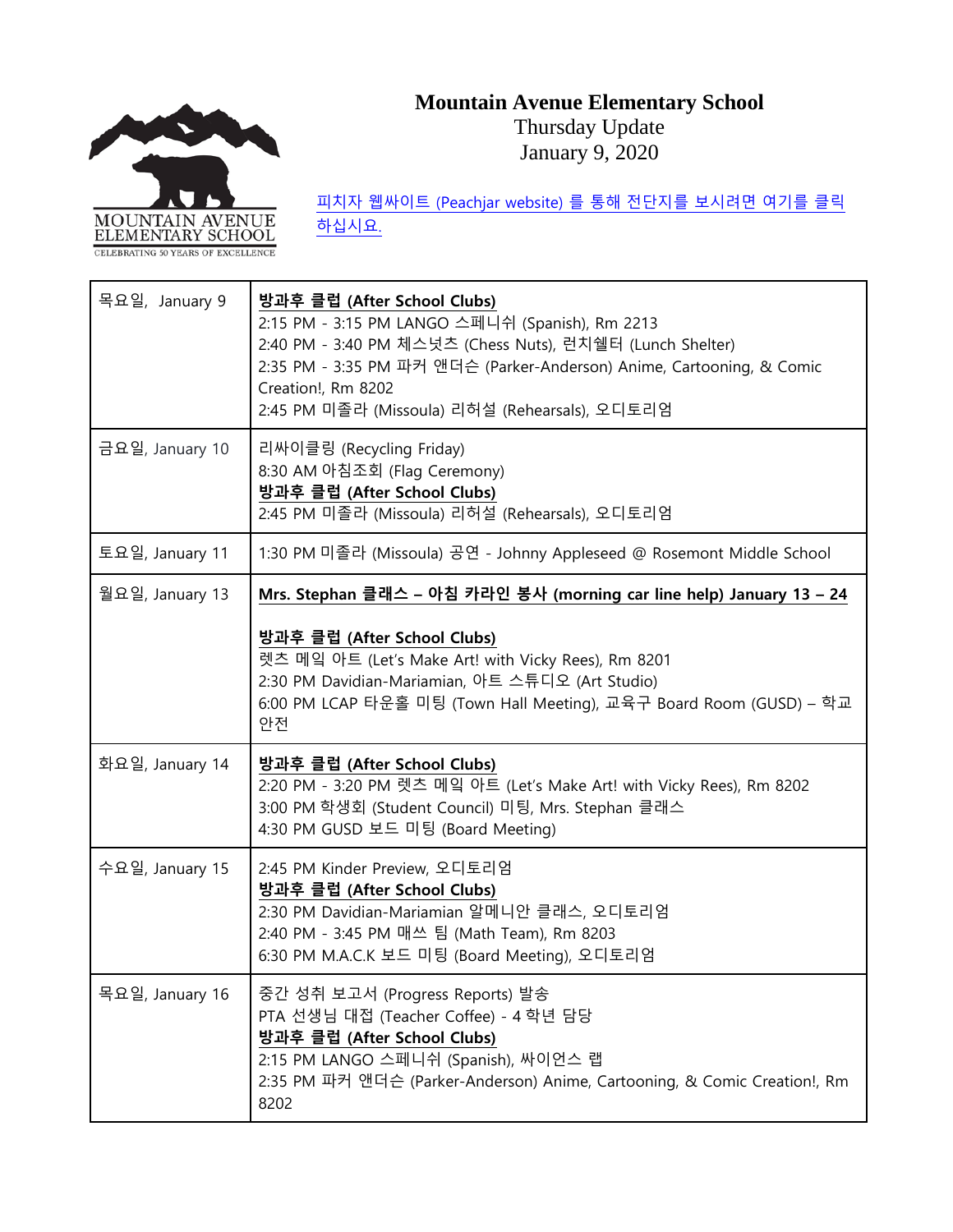|                 | 2:40 PM 체스넛츠 (Chess Nuts), 런치쉘터 (Lunch Shelter)                                                                        |
|-----------------|------------------------------------------------------------------------------------------------------------------------|
| 금요일, January 17 | 8:30 AM 아침조회 (Flag Ceremony)<br>9:00 AM PTA E-보드 미팅<br>방과후 클럽 (After School Clubs)<br>2:45 PM 걸스카웃 Troop #1841, 싸이언스 랩 |
| 다가오는 행사들        | January 20 - 24 엘로우 리본 주간 (Yellow Ribbon Week)<br>January 20 - Martin Luther King, Jr. Day, 학교 휴무 (No School)          |

**Happy New Year!** 멋진 겨울 방학이 되셨기를 바랍니다. 2020 년이 여러분과 여러분 가족에게 멋진 한 해가 되길 바랍니다. 다음은 여러분이 참여할 수 있는 다가오는 디스트릭 행사들입니다!

**Local Control Accountability Plan (LCAP) Meeting January 13 Topic: 학교 안전 School Safety/ 사회 정서적 학습 Social Emotional Learning** LCAP 전단지: [Armenian](https://www.gusd.net/cms/lib/CA01000648/Centricity/Domain/117/Arm-Town%20Hall%20Meeting%202019-20%20Flyer_updated%2008-07.pdf) | [Korean](https://www.gusd.net/cms/lib/CA01000648/Centricity/Domain/117/Kor-Town%20Hall%20Meeting%202019-20%20Flyer.pdf) | [Spanish](https://www.gusd.net/cms/lib/CA01000648/Centricity/Domain/117/Sp-Town%20Hall%20Meeting%202019-20%20Flyer.pdf)  월요일, 1 월 13 일, 다음 글렌데일 교육구의 LCAP 타운홀 미팅에 참석하셔서 우리 교육구에 대해 자세히 알아보고 의견을 공유하며 글렌데일 교육구 학교들과 함께 하십시오. 1 월 미팅은 학교 안전 및 사회 정서적 학습에 중점을 둘 것이며 2019 년 가을 파노라마 학생 설문 조사 (Panorama Student Survey) 결과를 발표할 것입니다. LCAP 타운홀 미팅 날짜 : 월요일, 1 월 13 일 시간 : 오후 6:00 - 7:00 장소 : 글렌데일 교육구 관리 센터 보드룸 주소 : 223 N. Jackson Street, Glendale, CA 간단한 간식, 번역 및 차일드케어 서비스가 제공됩니다. Facebook.com/GlendaleUSD 에서 LCAP 회의를 실시간으로 시청하십시오.



## **Restorative Practices Parent Forum**



회복 동아리(restorative circles) 가 글렌데일 내 학교에서 어떻게 변화를 만들어 가고 있는지 들으려면 우리와 함께하십시오! 워크샵은 공인 IIRP 트레이너 인 Karen Junker 씨가 주관하십니다. 목요일 2020 년 1 월 16 일 오전 8:30 - 오후 12:00 글렌데일 통합 교육구(Glendale Unified School District) 223 North Jackson St., Room 103 Glendale, CA 91206

## **Glendale Unified Student Voice Panel January 21**

다음 학생 보이스 패널(Student Voice Panel) 을 위한 교육위원회에 참여하여 Glendale Unified 학생들에게 가장 중요한 문제들에 대해 알아보십시오. 이 특별위원회 미팅에서는 Clark Magnet, Crescenta Valley, Daily, Glendale 및 Hoover High School 학생들에 의해 이루어지는 패널 토론이 진행됩니다. 학생 보이스 패널 (Student Voice Panel)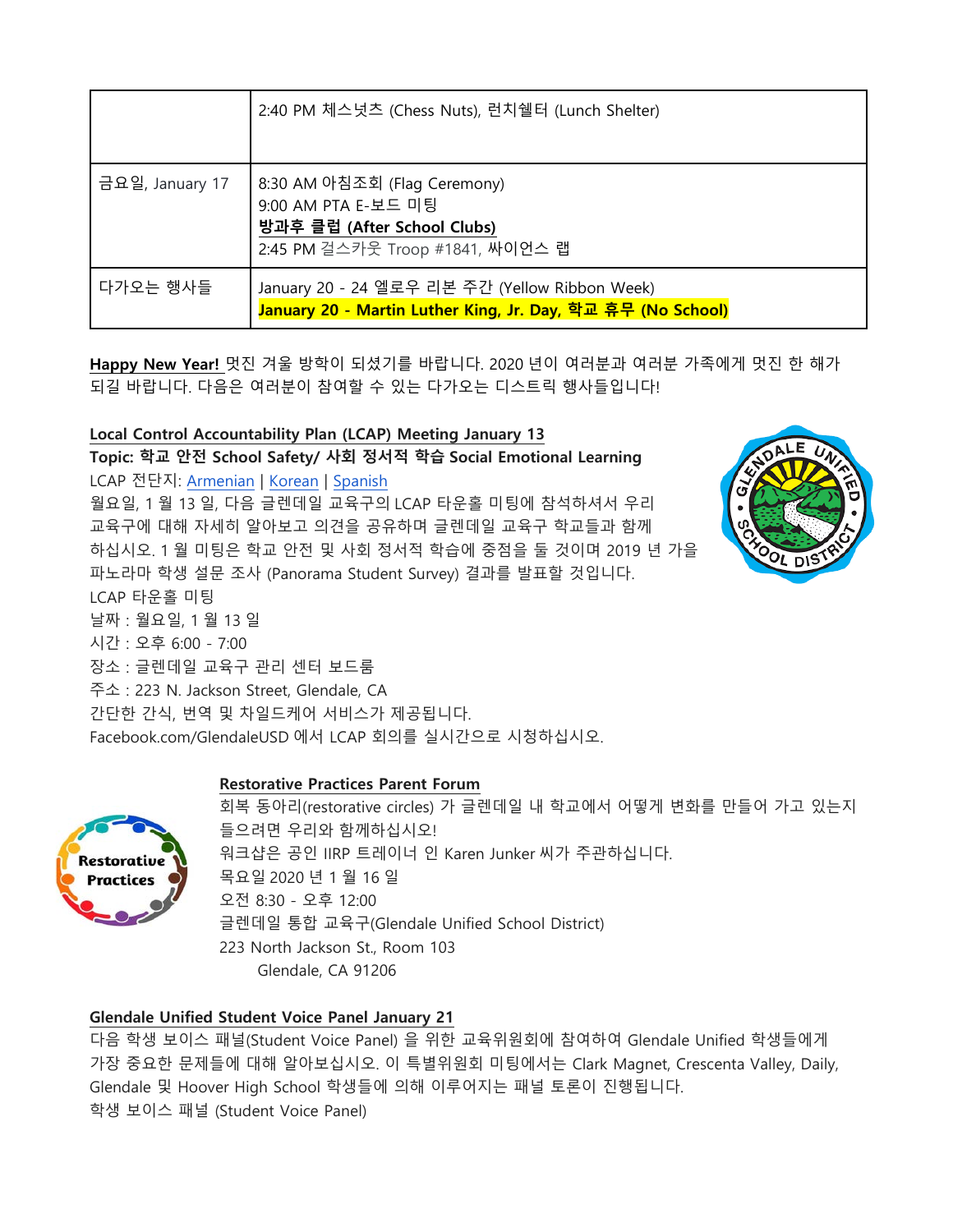화요일, January 21, 5:30 - 7:30 p.m. Glendale High School 1440 E. Broadway, Glendale, CA 91205

**Consider Roosevelt Middle School for your Child!** 글렌데일 교육구의 Roosevelt Middle School 이 STEAM 매그넷 스쿨이라는 것을 알고 계십니까? 그들은 STEAM 의 모든 영역에서 21 세기 학생들을 준비시키기 위해 특별히 준비된 경이로운 프로그램을 가지고 있습니다. 모든 가족은 2020 년 1 월 23 일 오후 6 시에 Mountain Avenue Auditorium 에서 더 많은 것을 배울 것을 권장합니다. 교장 선생님이신 Bruich 박사는 학생들에게 유효한 멋진 옵션을 제시 할 것입니다. 여기 [전단지에](https://www.gusd.net/cms/lib/CA01000648/Centricity/ModuleInstance/9125/Roosevelt%20Roadshow%20Flyer%20Mountain%20Ave.pdf) 더 많은 정보가 있습니다.

![](_page_7_Picture_2.jpeg)

## **Kindergarten Preview**

![](_page_7_Picture_4.jpeg)

이제 2020-2021 학년도에 TK (Transitional Kindergarten) 와 유치원을 준비할 시간입니다. 입학 자격이 있는 모든 가족은 수요일, 1 월 15 일, 오후 2:45 에 훌륭한 TK 및 K 프로그램에 대한 프리뷰 (preview) 행사에 참가하시도록 초대 되었습니다. 가족은 교실을 방문하고 캠퍼스를 둘러볼 수 있습니다. TK / K 연령의 학생들이 있는 가족, 친구 및 이웃과 공유하십시요.

이 링크에 더 자세한 정보가 [있습니다](https://www.gusd.net/cms/lib/CA01000648/Centricity/ModuleInstance/9125/COLOR%20Kinder%20preview%20flyer%202020.pdf)!

# **School Lunch Balances**

카페테리아에서 먹은 음식에 돈을 빚지고 있는 학생들이 많다는 사실을 알게 되었습니다. **학생들의 런치카드 잔액을 확인하시고 가능한 빨리 지불해 주시기 바랍니다.** 현재, 우리의 런치비용 부채는 교육구와 약 \$300 입니다. 이 문제를 해결해 주셔서 감사합니다!

![](_page_7_Picture_9.jpeg)

![](_page_7_Picture_10.jpeg)

**훌륭한 학생들의 Johnny Appleseed 의 공연을 위해 토요일, 1 월 11 일 오후 1 시 30 분에 함께해 주십시오! 공연은 Rosemont Middle School 에서 진행됩니다. 입장료는 무료입니다!**

# **리싸이클링 Recycling Fridays**

우리의 월간 재활용의 날은 1 월 10 일, 내일입니다. 학교 캠퍼스 옆 다리로 오전 7 시 30 분에서 8 시 30 분 사이에, 알루미늄 캔과 플라스틱 병 (CRV 만 가능합니다) 을 가지고 오십시요. 드랍하시기 전에 모든 액체를 비우고 가져오시고, 유리병은 사절합니다. 모든 수익금은 졸업반 Class of 2020 에게 혜택을 줍니다. 감사합니다!

![](_page_7_Picture_14.jpeg)

# **Art Docent Program**

Art Docent 프로그램이 여러분을 필요로 합니다! 올해 미술수업을 가르치기 위해 자원봉사 함으로써 자녀의 수업에 참여하십시요! PTA 와 MACK 이 후원하는 Art Docent 프로그램은 학생들에게 예술가, 예술 요소 및 다양한 예술 기법에 대해 가르치기 위한 예술 교육내용, 재료 및 아트 프린트물을 제공합니다. 이것은 우리 학교의 주요 아트 프로그램이며 수업을 가르치기 위해 자원 봉사자를 필요로 합니다. 예술적 능력을 필요로 하지는 않습니다! 가르치기를 자원봉사 하시려면 kathrynhrowley@gmail.com 으로 Kathryn Rowley 께 연락하십시요. 감사합니다!

## **6th Grade Paper Roller Coaster Challenge**

6 학년 학생 여러분, 훌륭한 페이퍼 롤러코스터 엔지니어링 챌린지 빌드를 위한 시간이 왔습니다! 금요일, 1 월 17 일, 오전 쉬는시간 중에 Mrs. Hall 교실에 와서 자세한 내용을 알아보십시요. 떨즈데이 폴더에 들어있는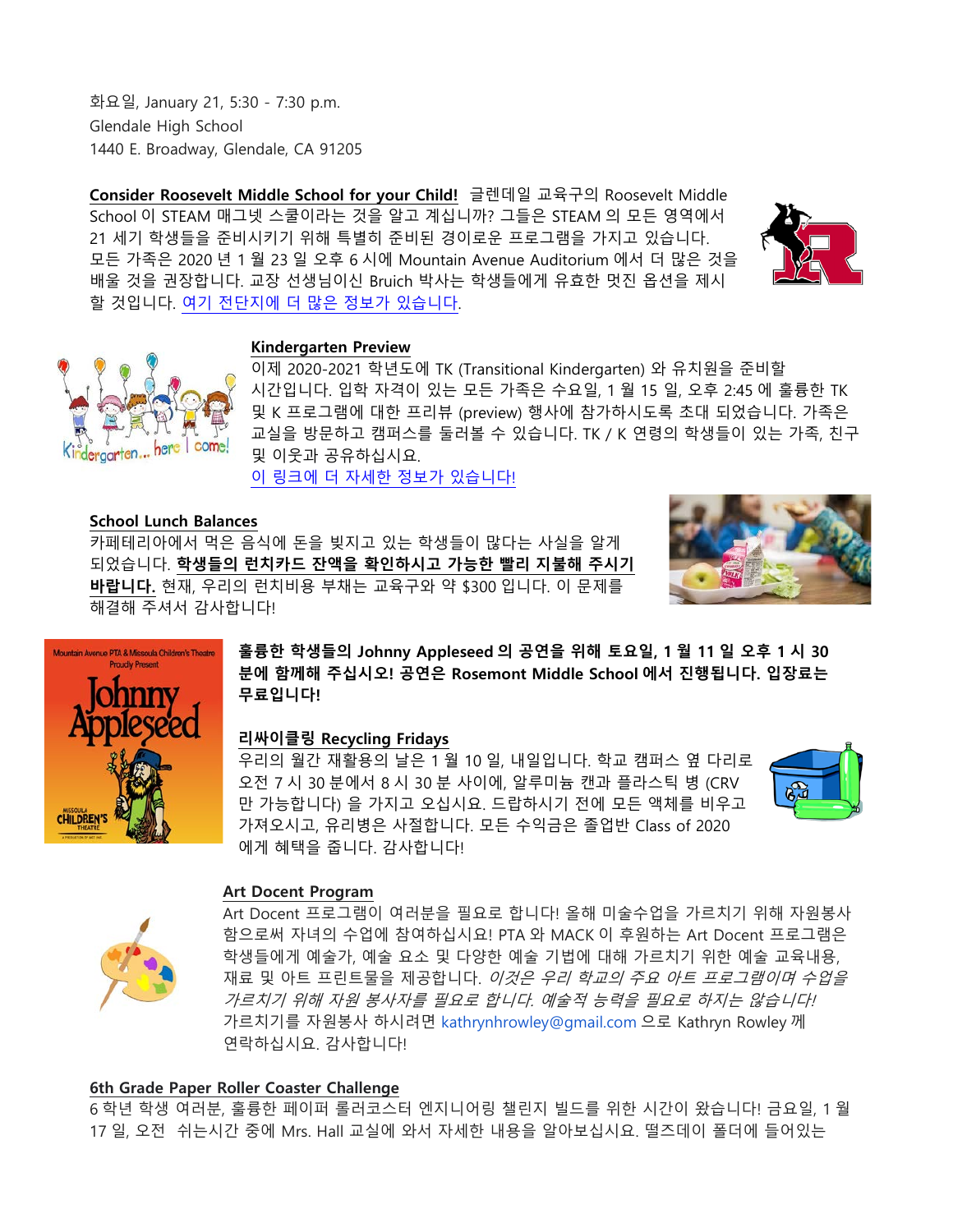롤러코스터 참가 허가양식 또는 Peachjar 에서 롤러코스터 참가 허가양식을 인쇄하여 부모님의 서명을 받아서 가지고 오는 걸 잊지 마십시요. 6 학년 학생들은 2-4 명의 학생으로 팀을 구성하여, 1 월 21 일부터 1 월 30 일까지 오전 쉬는시간 중에 런치 테이블에서 카드스탁 페이퍼 (cardstock paper) 로 롤러코스터를 만들 수 있습니다. 학생들은 과학박람회가 열리는 금요일, 1 월 31 일, 오전 쉬는시간 중에 페이퍼 롤러 코스터 경주를 하게 되며, 어떤 롤러 코스터가 "롱기스트 롸이드 (longest ride )" 상을 수상하기 위해 마블 (marble) 롤링을 가장 오래 유지하는지 확인하게 될 것입니다!

# **과학 박람회 (Science Fair)**

과학 박람회 (싸이언스 펀 페어 Science Fun Fair) 가 다가오고 있습니다! 모든 TK-6 학년은 실험, 연구, 공학 / 기술, 수집, 모델 및 데모의 6 가지 범주로 과학 프로젝트를 제출할 수 있습니다. 심사는 따로 없으며, 참가하는 모든 학생은 리본/인증서 (ribbon/certificate) 를 받습니다. 참가 신청서 제출 마감일은 금요일, 1 월 17 일 입니다. 참가 양식은 PeachJar 를 참조하시거나 다음 링크를 이용해

<https://www.signupgenius.com/go/5080a45a4ae23a4f94-science1> 등록하십시요. 자세한 내용은 사무실의 안내문을 참조하십시요. 프로젝은 목요일, 1 월 30 일까지 오디토리엄에 제출되어야 하며, Science Fun Fair 는 금요일, 1 월 31 일에 개최 됩니다. 학생의 참가

신청서가 접수된 후, 필요한 경우 무료 포스터 보드가 교실로 배달됩니다. 6 학년 학생들은 팀 페이퍼 롤러 코스터 건설 프로젝트 (team paper roller coaster building project) 에 참가할 수도 있습니다. 자세한 내용은 떨즈데이 폴더를 참고하십시요. 올해 우리의 주제는 '발견의 길을 밝히는 것 (Light the Path to Discovery)' 이며, 금요일, 1 월 31 일, 오후 4 시 30 분부터 7 시까지 열리는 Family Night 에서 우주를 탐험하는 몰입형 경험을 할 수 있는 Kidspace Discovery Dome 모바일 플래네테리움 쇼를 갖게 됩니다. 질문이 있으시면, Jackie Bodnar jackiebodnar@gmail.com 또는 Meena Arunachalam [mail2meena@yahoo.com](mailto:mail2meena@yahoo.com) 께 문의하십시요.

## **ED100**

Mountain Avenue PTA 는 캘리포니아의 교육 시스템에 대해 더 알아보고자 올해 **Ed100.org** 와 제휴하였습니다. 우리는 이미 이 프로그램을 모두 마치신 (GRADUATED) 부모가 있습니다! 올해 몇 명의 부모님이 졸업할 수 있을까요??? 확인해 보십시요: **[www.ed100.org](http://www.ed100.org/)** (로그인하시고 우리학교를 선택하셔서 추첨에 뽑힐 기회를 높여 주시는 걸 잊지 마십시오!).

# **이어북 클럽 (Yearbook Club)**

**Ed 100** 

Yearbook Club 과 공유하고 싶은 사진이 있으십니까? 링크는 다음과 같습니다. <https://uploads.picaboo.com/8621381> 이 링크를 사용하시면, 사진이 저희 이어북클럽 편집 플랫폼에 자동으로 나타납니다! 공유해 주셔서 감사합니다! *면책 조항: 제출물이* 너무 많아서 여러분이 업로드한 사진이 이어북에 사용될 것이라는 보장은 없습니다

![](_page_8_Picture_9.jpeg)

![](_page_8_Picture_10.jpeg)

## **아마존 샤핑 (SHOP with Amazon)**

아마존에서 샤핑할 때마다 구매액의 일정 퍼센트가 마운틴 애비뉴 6 학년에게 돌아온다는 것을 잊지 마십시요! 어떻게하면 될까요? 아마존 웹싸이트에 가기 전에 다음 링크를 "먼저" 클릭 하십시요. 이 링크는 학교 웹싸이트에도 있습니다. 후원해 주셔서 감사합니다! [https://www.amazon.com/?\\_encoding=UTF8&tag=mountavenuele-](https://www.amazon.com/?_encoding=UTF8&tag=mountavenuele-20&linkCode=ur2&camp=1789&creative=9325)[20&linkCode=ur2&camp=1789&creative=9325](https://www.amazon.com/?_encoding=UTF8&tag=mountavenuele-20&linkCode=ur2&camp=1789&creative=9325)

# **Peachjar (피치자 전단지)**

전단지를 볼 수 있는 더 쉬운 방법이 있습니다! 다음은 Peachjar 링크입니다. 여기서 학교와 관련된 모든 내용의 전단지 전부를 보실 수 있습니다! 모든 전단지를 볼 수 있는 이 멋진 사이트 이용을 시작

![](_page_8_Picture_15.jpeg)